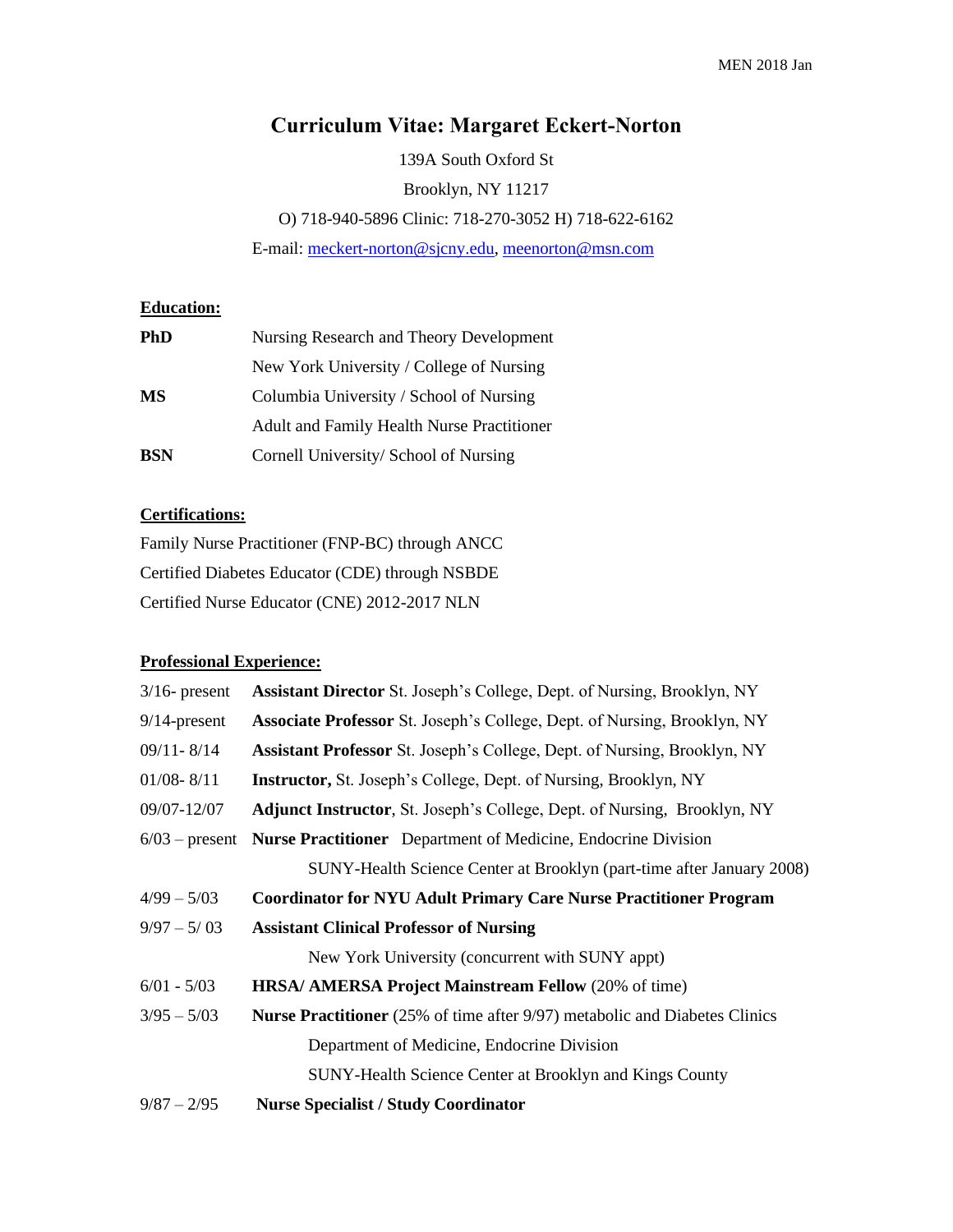Department of Medicine, Endocrine Division SUNY-Health Science Center at Brooklyn and Kings County Diabetes Clinic and Clinical Research Center

- 6/84 12/86 **Research Nurse, Dept. of Obstetrics** Cornell University-New York Hospital, New York City
- 10/77 6/84 **Senior Staff Nurse, Women's Clinic**

Cornell University – New York Hospital

8/76 – 10/77 **General Staff Nurse, GYN Surgery**

Cornell University-New York Hospital

7/74 – 5/76 **General Staff Nurse, OBS/General Medicine** University Hospital, Ann Arbor, Michigan

## **Summary of Roles and Responsibilities:**

Current Academic Responsibilities:

- Assistant Director Department of Nursing: graduate admissions, adjunct hiring, course/program development
- Full-time faculty appointment at St. Joseph's College, Dept. of Nursing, Brooklyn: course instructor in all three program (generic, BSN completion, graduate)
- SJC Committee Participation
	- ➢ Faculty Interest Committee (elected 2016- 2019)
	- ➢ Curriculum Committee (elected 2013-2016, 2016-2019)
	- ➢ Assessment Advisory Committee (AAC) and Sampling Sub-Committee of AAC ( 2012-2016)
	- ➢ Technology Committee appointed 2013- present
- Nursing Department Committee Participation
	- ➢ Chair Department of Nursing Peer Review Committee (2016-present)
	- $\triangleright$  Advisor / Co- advisor to the BSN Club in Brooklyn

## Clinical Research Responsibilities: (Part-time appointment)

- Nurse Practitioner in Transition of Care Clinic
- Sub- investigator for NIH studies: GRADE (Type 2 diabetes study) ongoing, SPRINT (hypertension trial) at SUNY Downstate (concluded 2016), ACCORD (2003- 2012)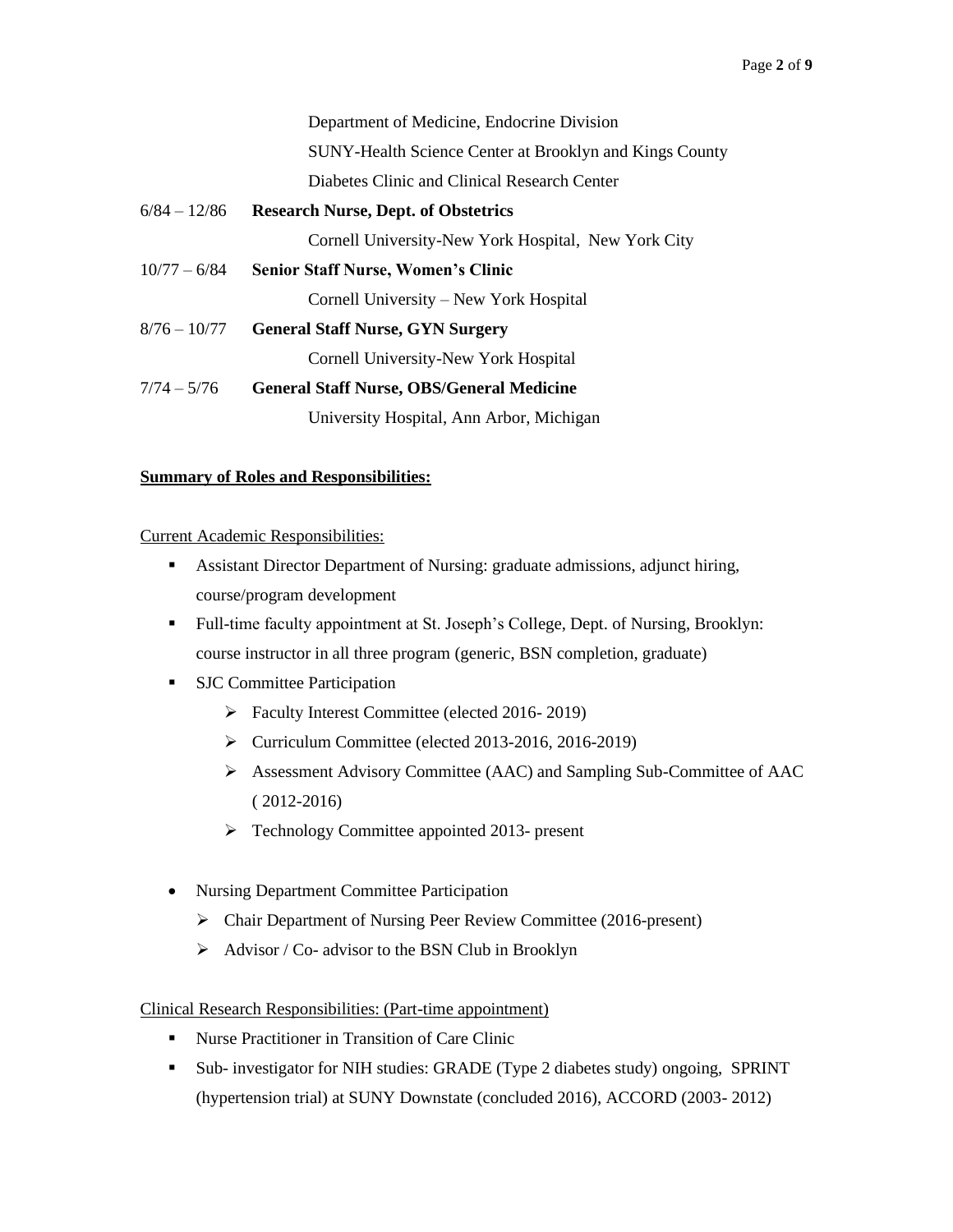- Conducted follow-up visits as required in the NIH sponsored ACCORDION extension protocol (Study Completed 10/31/2014).
- Attends investigator meetings as required.
- Ensures sustained ethical conduct of clinical trials
- Collaborates with investigators RE: study design and implementation
- Co-author of manuscripts and abstracts

#### Community Service

Rector's Search Committee Church of St Luke and St. Matthew 03/-11/2016

Community Food Coalition of Fort Greene and Clinton Hill Steering Committee member (2011-

2015): Supporting local nutrition initiatives

Health Information Presentation at Willoughby Neighborhood Center (January 2014) Mobility Issues for Elders in Our Neighborhood

Participated in Community Walks Sept 13 & 27, 2014 as part of " Let's Move Fort Greene"

Health Education and Learning Partnership at Church of St Luke and St. Matthew (Fall 2013):

Blood pressure screening and health counseling with Graduate Nursing Students

Good Neighbors of Fort Greene and Clinton Hill Advisory Board member (2012- 2014): Local residents helping neighborhood elders to age in place

## **Previous Professional Roles and Responsibilities**

#### *Academic*

1997- June 2003 Assistant Clinical professor/ Program Coordinator for NYU Adult Primary Care NP Program

- Full-time course coordinator and lecturer for Adult NP program while at NYU: Lecture Topics include diagnosis and management of common chronic and episodic health problems
- Co-instructor for Advanced Pathophysiology course for all nursing MA programs
- Assumed responsibility for maintaining relevant curricular content
- Arranged clinical placement for students in final practica
- Administratively developed new placement sites
- Member of several ad hoc committees and Faculty Practice Council
- **■** Mentor to NPs in adult health faculty practice sites
- Developed and implemented substance use OSCE for adult NP programs
- **•** Developed and implemented continuing education workshop and OSCE for University Health Service providers in college aged alcohol use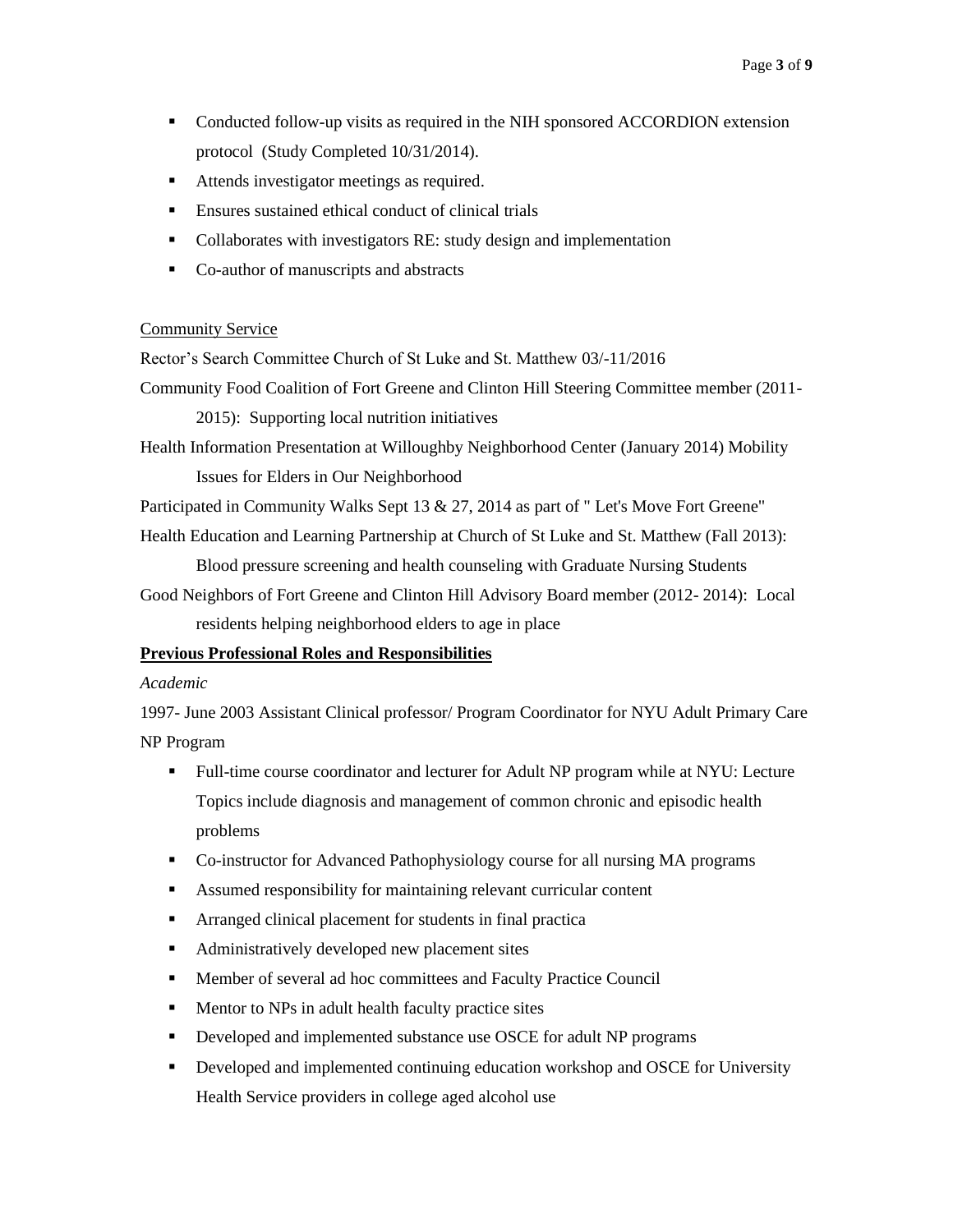## *Research*

- Doctoral Dissertation 2007-2011 Narrative Inquiry
- Sub-Investigator for NIH sponsored studies: ACCORD (completed 5/2009)
- **•** Developed and implemented management plans for participants to meet study objectives
- Sub- investigator for several clinical research protocols involving nephropathy, pathogenesis, hypertension and pharmacological treatment of Type 2 Diabetes and other endocrine disorders
- Study coordinator for more than 20 clinical trials.
- 1984-86 Screened, recruited and maintained cohort for prospective study of hypertension in pregnancy (~850 women screened, ~100 women recruited to study)
	- Assisted in preparation and co-author of manuscripts
	- Assisted in development of patient interview questionnaires

## **Professional Activities / Continuing Education Highlights**:

- 2017 September NLN Summit in San Diego
- 2017 March ACEN Self-study Forum in New Orleans
- 2012 Achieved NLN Nurse Educator Certification (CNE)
- 2004- 2017 Endocrine Nurses Society Annual Meeting
- 2009 2013 Society of Rogerian Scholars Annual meeting
- 2007- present Peer Reviewer for the Journal of Cardiovascular Nursing
- 2004- present Board member Endocrine Nurses Society: Secretary, Program Chair, President, Past-President
- 2003 HRSA/ AMERSA Project Mainstream Fellowship Meeting and
	- AMERSA Annual Meeting
	- Annual American Diabetes Association Meeting

National Organization of Nurse Practitioner Faculties Annual Meeting

#### **Honors /Scholarships/ Awards:**

- 2017- 2019 Chair, The Endocrine Society Advocacy and Public Policy Core Committee
- 2014- present Member of The Endocrine Society Advocacy and Public Policy Core Committee
- 2012-2014 Elected President of Endocrine Nurses Society (term ended June 2014)
- 2011 Valedictorian NYU College of Nursing PhD Program
- 2011 Recipient: NYU Jacqueline Fawcett Scholarship in Nursing Theory  $(2^{nd}$  Award)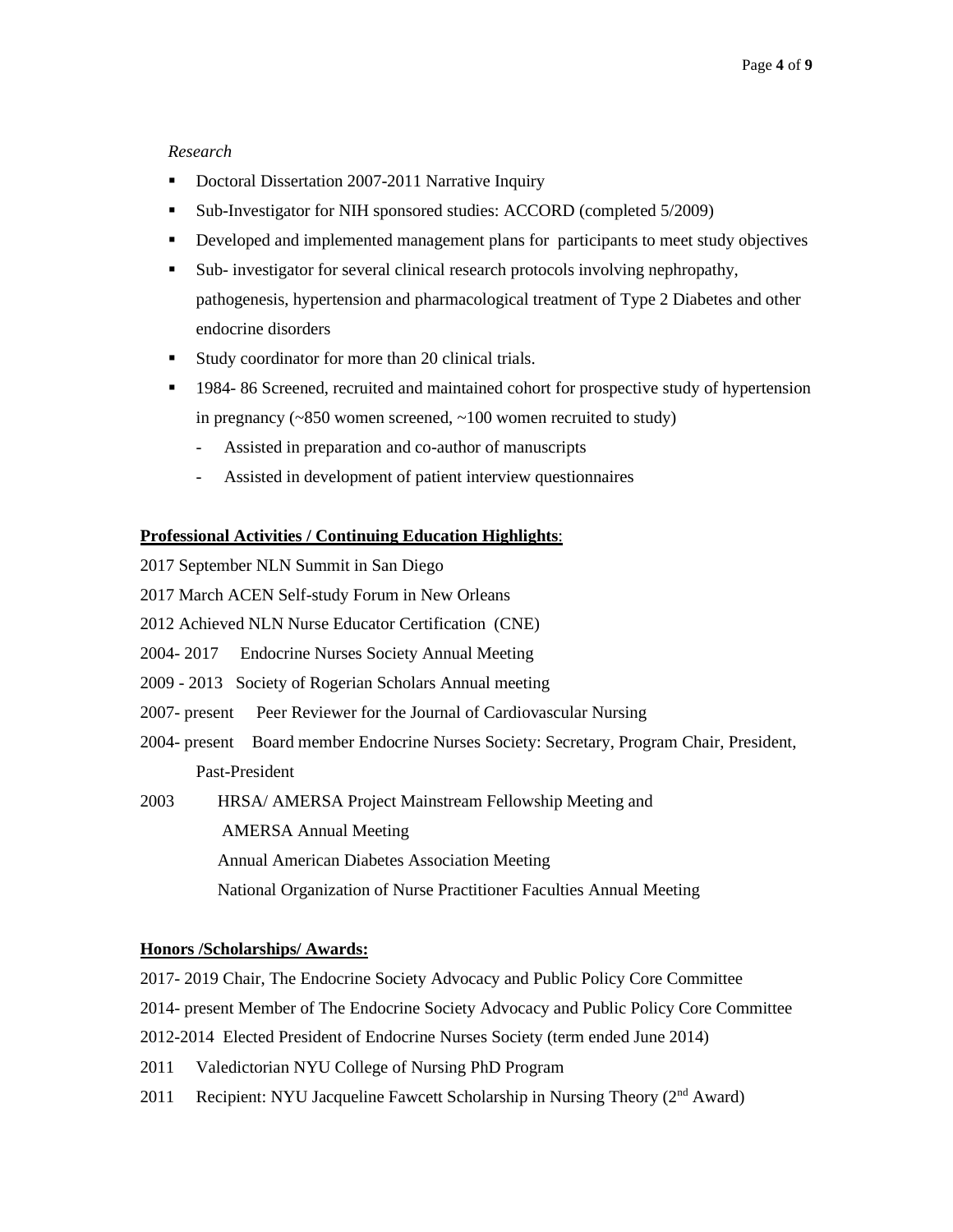2010-11 Recipient of SJC Faculty Small Grant

2008 Sigma Theta Tau: Upsilon Chapter Research Grant Recipient

06/2008 Endocrine Nurses Society Research Grant Recipient

2006 Recipient: NYU Jacqueline Fawcett Scholarship in Nursing Theory

2004 Elected Secretary of Endocrine Nurses Society (Served through May 2008)

2003 Health Resources and Services Administration (HRSA) / Association for Medical Education and Research for Substance Abuse (AMERSA) MAINSTREAM Faculty Scholar

2001 Project MAINSTREAM Fellow: AMERSA/HRSA at NYU

#### **Professional Memberships**

Sigma Theta Tau (Upsilon Chapter) American Association of Diabetes Educators Endocrine Nurses Society The Endocrine Society Preventive Cardiology Nurses Association Society of Rogerian Scholars

#### **Current Licenses and Certifications:**

 American Nurses Credentialing Center Certified (ANCC) Family Nurse Practitioner (current through Nov 2021) Family Nurse Practitioner in NYS (current through Sep 2018) Registered Professional Nurse in NYS (current through Sep 2018) National Certifying Board for Diabetes Educators (NCBDE) Certified Diabetes Educator (current through Nov 2019)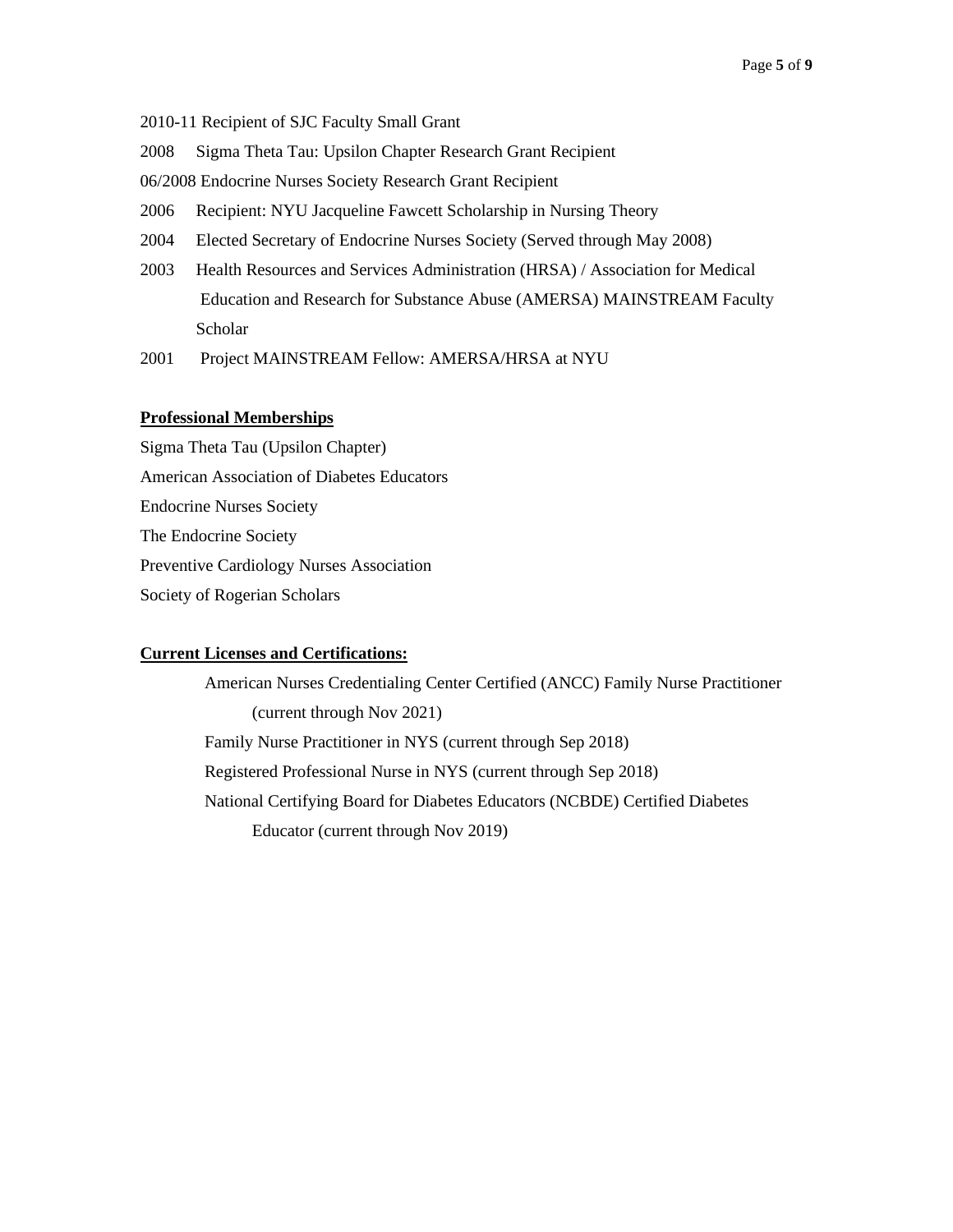#### **Publications:**

- Pompei P., Charlson ME., Sax FL., Ales K., MacKenzie CR., Norton M. (1988). Trade-offs between hospital charges and patient outcomes. *American Journal of the Medical Sciences* 295(5):418-23.
- Ales KL. Norton ME. (1989). Changes in functional status during pregnancy. *American Journal of the Medical Sciences*. 297(6):355-60.
- Ales KL, Norton ME and Druzin ML(1989). Early prediction of antepartum hypertension. *Obstetics & Gynecology* 73:928.
- Ales, KL, Norton ME and Druzin ML (1990). The clinical significance of prediction based on screening second trimester mean arterial pressure: Adverse maternal and infant outcomes. *Journal of Clinical Epidemiology* 43(2), p 117-124.
- Chaiken R.L., Palmisano J., Norton, M.E., Banerji, M. A., Bard, M, Sachimechi, I., Behzadi H., Lebovitz, H.E.(1995). The interaction of hypertension and diabetes on renal function in black NIDDM subjects: Cross sectional data. *Kidney International* 47: 1697-1702.
- Chaiken, R.L., Norton, M.E., Pasmantier, R., Boden, G., Ryan, I., Gelfand, R.A., Lebovitz, H.E.(1995). Metabolic effects of darglitazone, an insulin sensitizer, in NIDDM subjects. *Diabetologia* 38:1307-1312.
- Chaiken RL. Khawaja R. Bard M. Eckert-Norton M. Banerji MA. Lebovitz HE (1997). Utility of untimed urinary albumin measurements in assessing albuminuria in black NIDDM subjects. *Diabetes Care*. 20(5):709-13.
- Chaiken, R.L., Palmisano, J., Norton, M.E., Sachemechi, I., Bard, M., Banerji, M.A. & Lebovitz, H.E. (1998). Hyperfiltration in African American patients with type 2 diabetes: Cross sectional and longitudinal data. *Diabetes Care*, 21(12), 2129- 2134
- Brokhin, Matvey; Chaiken, Rochelle; Norton, Margaret; Bard, Mara; Lebovitz, Harold; Banerji, Mary Ann (2002). Long term angiotensin converting enzyme inhibitor (ACEI) Treatment preserves renal function under condition of usual clinical care in African-Americans with Type 2 diabetes. *Diabetes.* 51S 2:A191.
- Baez, A., Eckert-Norton, M., & Morrison, A. (2004). Knowing how and showing how: Interdisciplinary collaboration on substance abuse skill OSCEs for medical, nursing and social work students. *Substance Abuse, 25*(3), 33-37.
- Baez, A., Eckert-Norton, M., & Morrison, A. (2004). Interdisciplinary collaboration on substance abuse skill OSCEs. *Substance Abuse, 25*(3), 29-31.
- Muniyappa R. Norton M. Dunn ME. Banerji MA. (2005)Diabetes and female sexual dysfunction: Moving beyond "benign neglect". *Current Diabetes Reports*. 5(3):230-6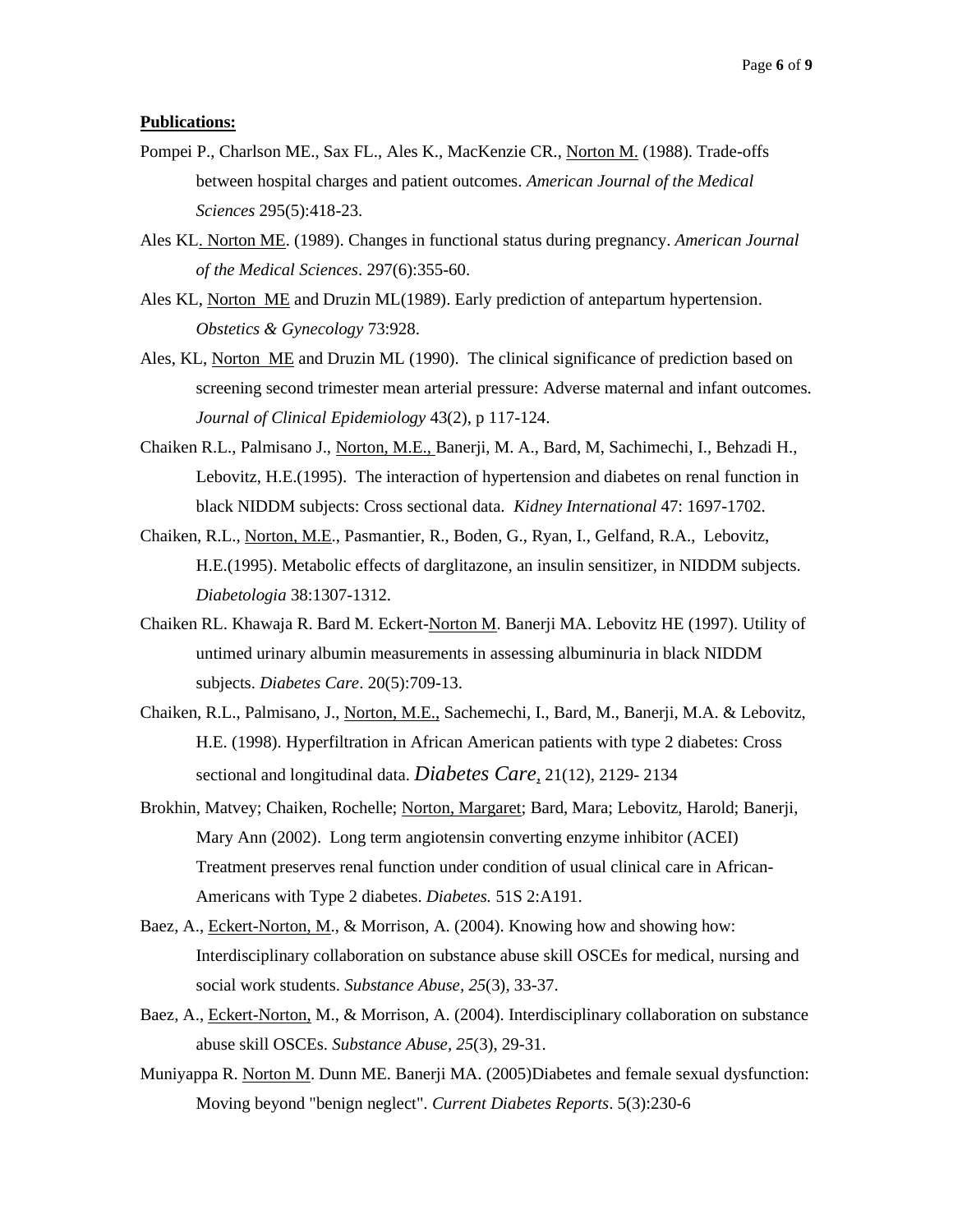- Eckert-Norton, M., Baez, A., & Morrison, A. (2005). Training providers at a university health center in substance use screening. *Substance Abuse, 26*(3-4), 39-42.
- Larson R. Capili B. Eckert-Norton M. Colagreco JP. Anastasi JK. (2006) Disorders of glucose metabolism in the context of human immunodeficiency virus infection. *Journal of the American Academy of Nurse Practitioners*. 18(3): 92-103.
- Kral, JG; Hould, FS; Marceau,S.; Eckert-Norton, M.; Biron, S.; Marceau, P. (2007). Anti-obesity sugery for women planning pregnancy. [Book chapter] in Baker, P;; Balen, A.; Poston,L.; Sattar; *Obesity and Reproductive Health*; RCOG press, London.

Eckert-Norton, M., & Kirk, S. (2013). Non-diabetic hypoglycemia. *The Journal of Clinical Endocrinology and Metabolism*, *98*(10), 39A-40A.

### **Podium Presentations and Workshops: Recent National Venues**

- 2010: Society of Rogerian Scholars Annual meeting (Fort Lauderdale, FL) Podium presentation: "Travelling with the Familiar but Unknown Through the Labyrinth of Care: Patters of Self-Care Decision Making in Women of African Descent with Type 2 Diabetes Living in Urban America"
- 2011: Society of Rogerian Scholars Annual Symposium (Greensboro, NC): Podium presentation: Compliance? (Be careful what you wish for).
- 2011: Endocrine Nurse Association Annual Symposium (San Diego, CA):

Podium presentation: Diabetes in Special Populations (Dr. Dawn Welier, Boise State University co-presenter)

- Workshop Co-author/presenter: Developing a Clinical Research Project in Endocrine Nursing Practice
- 2012: Rogerian Society Conference (Charlotte, NC) Podium presentation: "The Labyrinth of Care: A Model of Unitary Transformative Nursing Practice"
- 2013: The Endocrine Society's 95 th Annual Meeting (San Francisco, CA): Satellite Patient Motivational Education Event sponsored jointly by the Hormone Health Network and Taking Control of Your Diabetes (TCODY). Invited podium presentation "The Latest News on Type 2 Treatment Options: How to talk about what's best for you"!
- 2013: Endocrine Nurses Society Annual Symposium (San Francisco) Co- author/presenter of workshop: "Introduction to Qualitative Methods in Nursing Research: Pearls and Perils" (with Dawn Weiler, PhD Boise State University)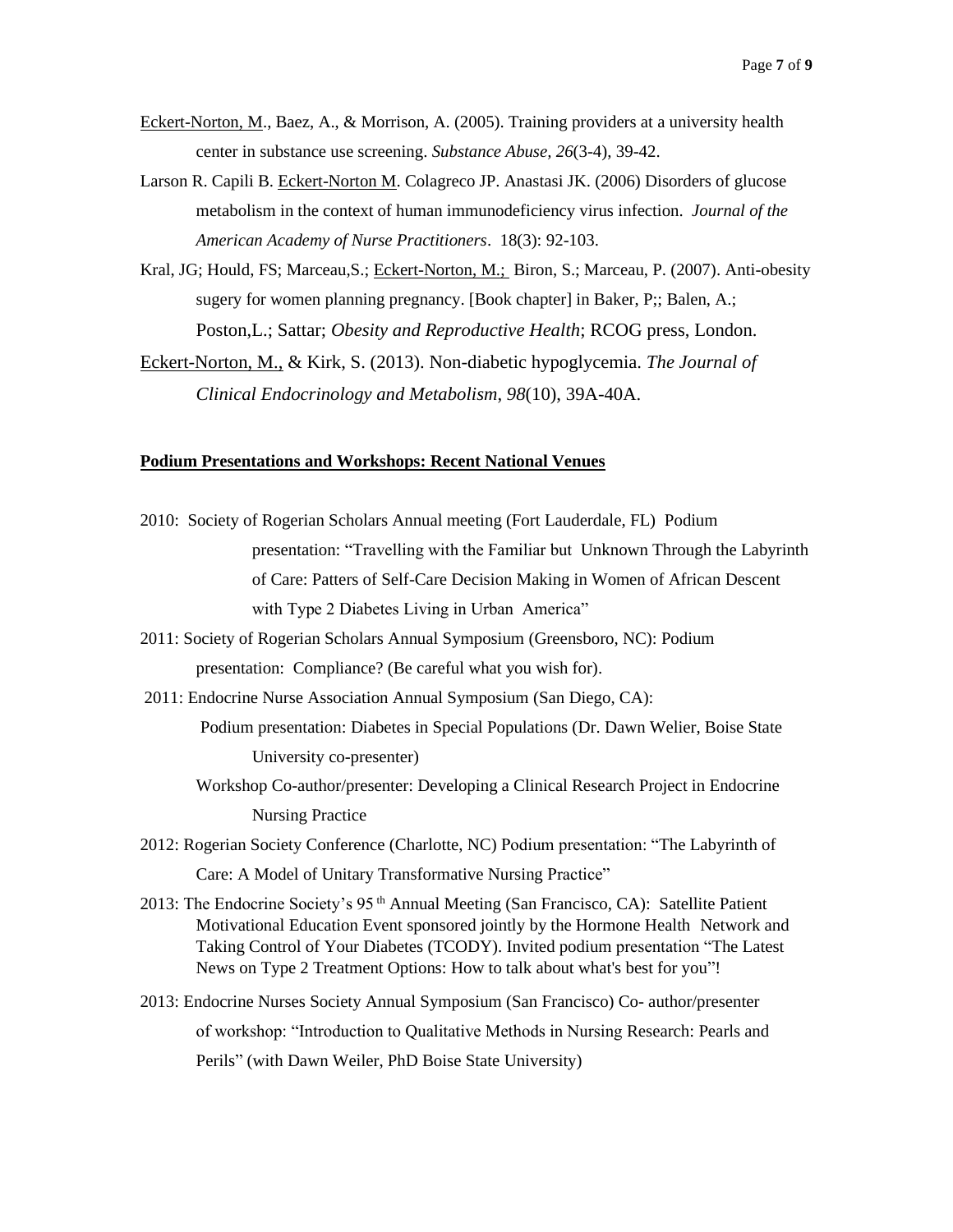- 2014: Endocrine Nurses Society Annual Symposium (Chicago): Co- presenter of podium presentation :"Type 2 Diabetes Management Cases" (with Amy Munday, MS, FNP)
- 2014: Endocrine Nurses Society Annual Symposium (Chicago): Co- presenter of workshop: "Writing for Publication: What Endocrine Nurses Need to Know" with Dawn Weiler, PhD, Boise State University.
- 2016: Endocrine Nurses Society Annual Symposium (Boston) What is "Affordable" Care for Endocrine Patients?
- 2017: Endocrine Nurses Society Annual Symposium (Orlando) presenter of workshop Motivational Interventions for Persons with Endocrine Disorders

#### **Podium Presentations: Regional Venues**

- 2004: Key- Note speaker for Cornell University NYH Nursing Alumni Annual Meeting (NYC, NY): "Nurses and Diabetes Prevention"
- 2004: Nursing Grand Rounds at SUNY Downstate (Brooklyn, NY): Motivational Interviewing
- 2007: Eastern Nursing Research Society (ENRS) Annual Meetings (Providence, RI): Action Research Methods as part of the Community and Family Research Interest Group Presentation
- 2011: Mu Upsilon Chapter, Sigma Theta Tau International College of Staten Island/CUNY and VA New York Harbor Healthcare System, Research Day: A methodological discussion of the transformative potential of personal narrative as represented by construing diagrams and recorded on cd-rom
- 2012: Eastern Nursing Research Society (ENRS) New Haven, CT: Praxis Patterns of Nursing Care with and Women of African Descent with Type 2 Diabetes Living in Urban American
- 2016: Centennial Lecture Series St. Joseph's College Brooklyn: The Dr. Thomas G. Travis Centennial Lecture in Professional Studies: Story Telling in Healthcare: Who's Voice is it Anyway

#### **Abstracts and Posters:**

Chaiken RL, Palmisano J, Banerji MA, Norton ME, Bard M, and Lebovitz HE (1991). Renal Function in Black NIDDM (Non-Insulin-Dependent Diabetes Mellitus) Patients: Cross-